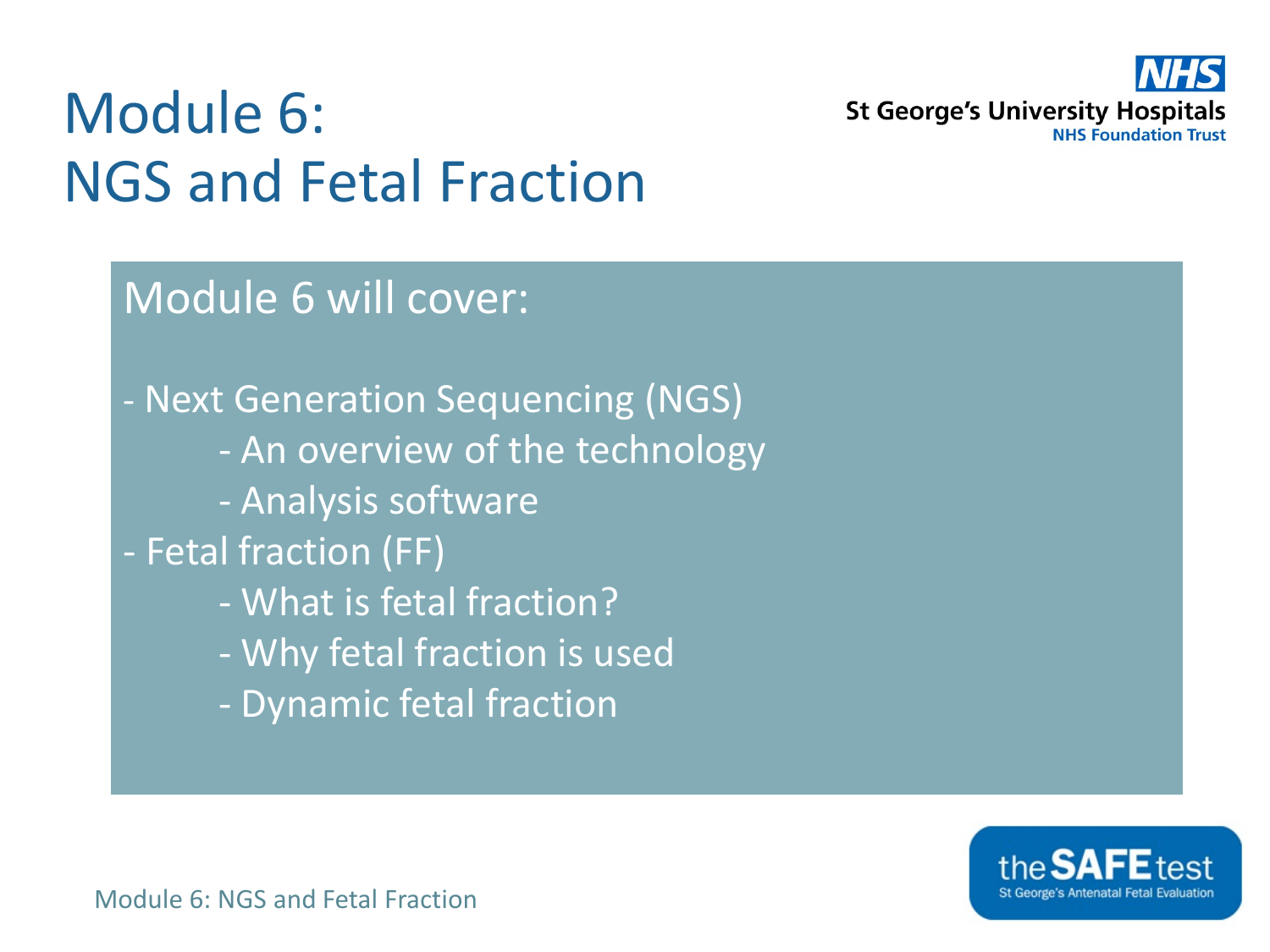## Next generation sequencing (NGS)

• In an unaffected pregnancy, chromosome 21 represents 1.36% of the total cell-free DNA (cfDNA) in the maternal circulation.





- To distinguish such small differences in the amount of cfDNA found, incredibly accurate DNA counting and sorting methods are required.
- NGS sequencing enables millions of DNA strands to be sequenced in parallel, this is cheaper, quicker and generates more data.

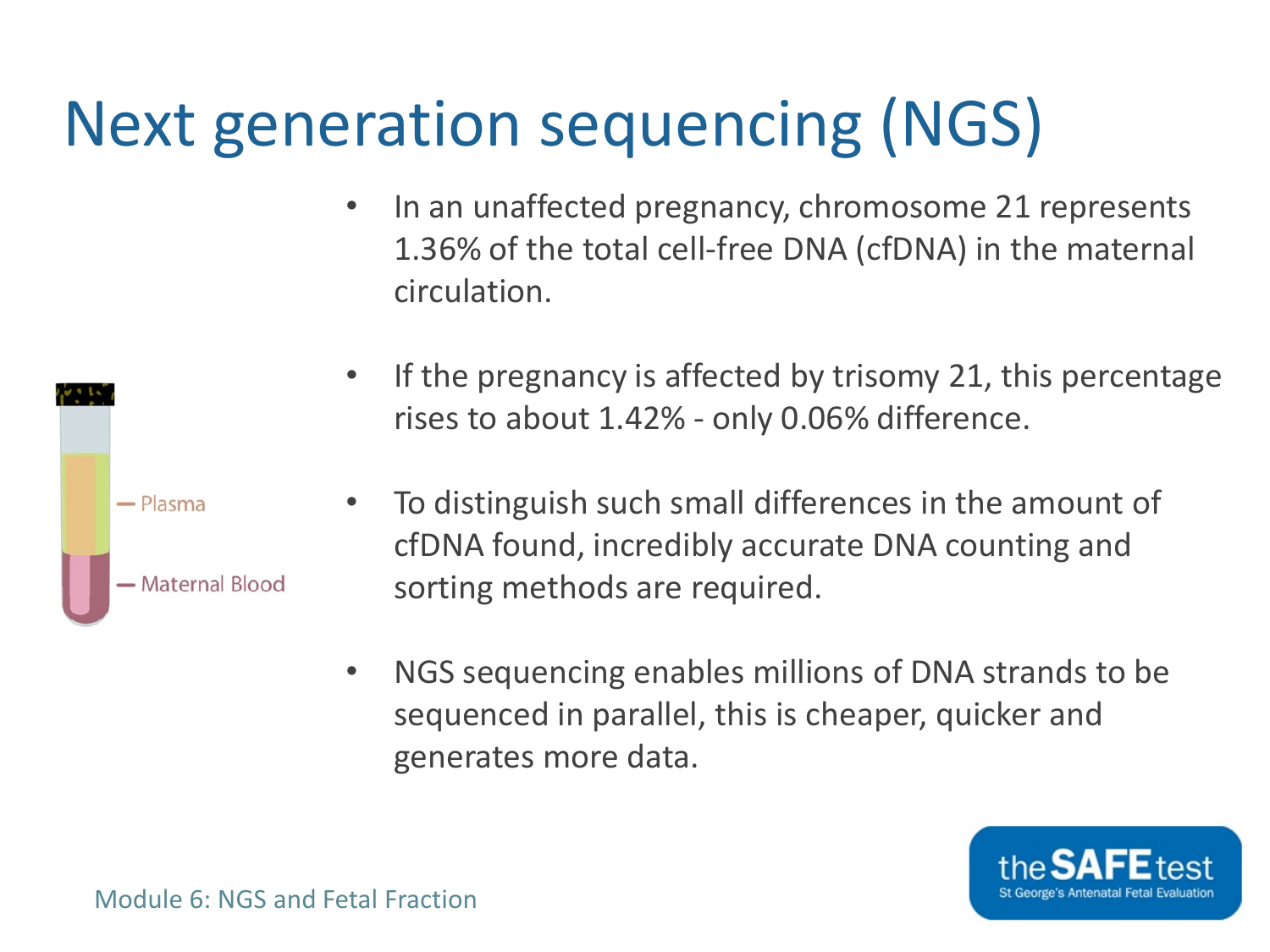#### NGS workflow for cfDNA screening

- 1. DNA extraction: DNA fragments are extracted from blood plasma. In each 1 ml of blood there are millions of cfDNA fragments from all 23 chromosome pairs from both the fetus and the mother.
- 2. Library preparation: DNA fragments from the sample are modified, labelled with barcode and amplified using PCR – referred to as a library. The barcodes are specific to each individual patient sample and are used to identify each patient's DNA after sequencing.



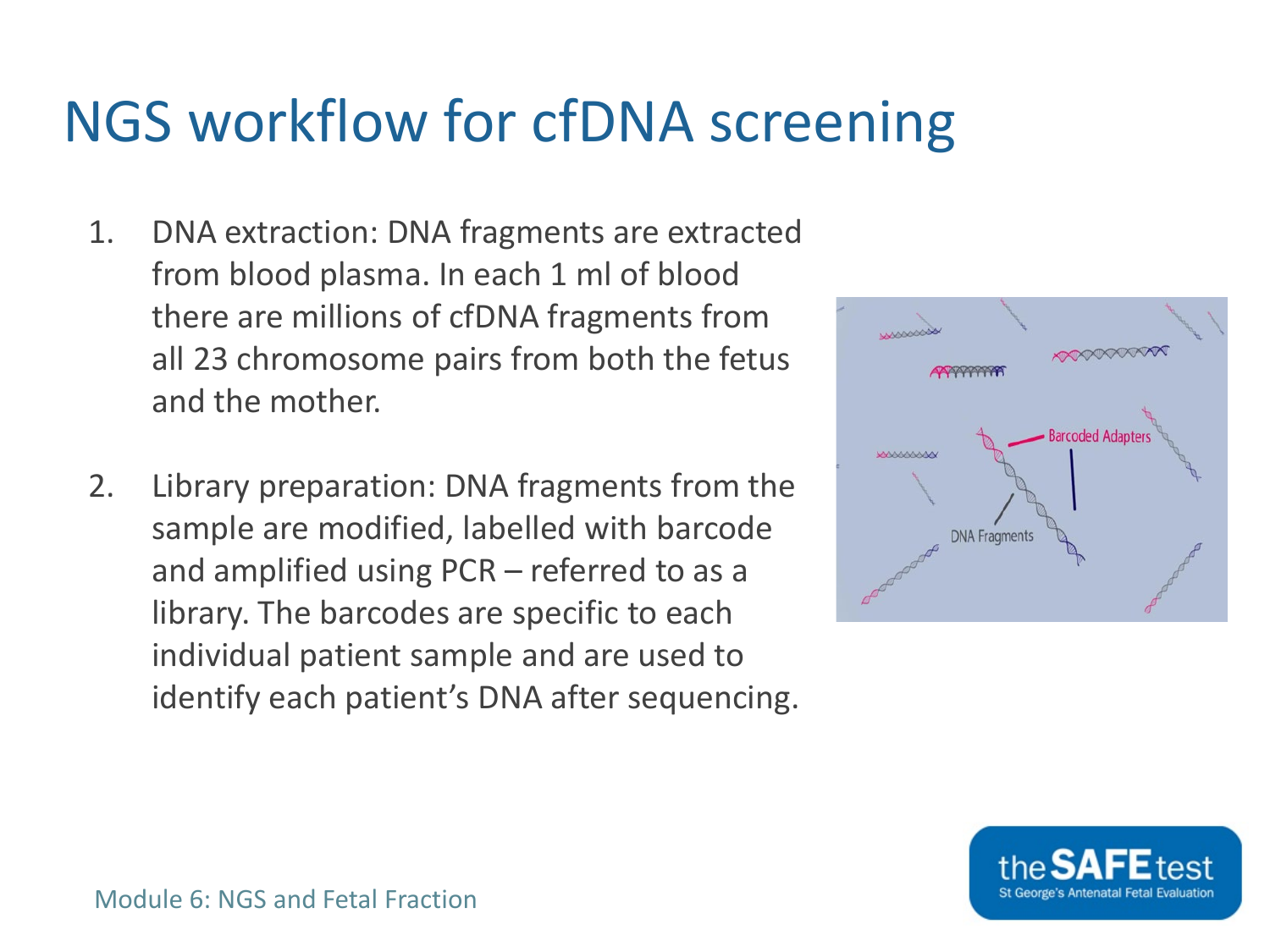#### NGS workflow for cfDNA screening

- 3. Pooling: 12 patient samples are pooled into a single tube. Prior to this samples are measured (quantified) to ensure that there is an equal representation of each of the 12 samples in the pool.
- 4. Template preparation: Each DNA sequence in the pool is bound to a bead (ion sphere) and amplified. This allows for the sequencing of each fragment separately and strengthens the signal.



Ion Sphere with clonal amplification

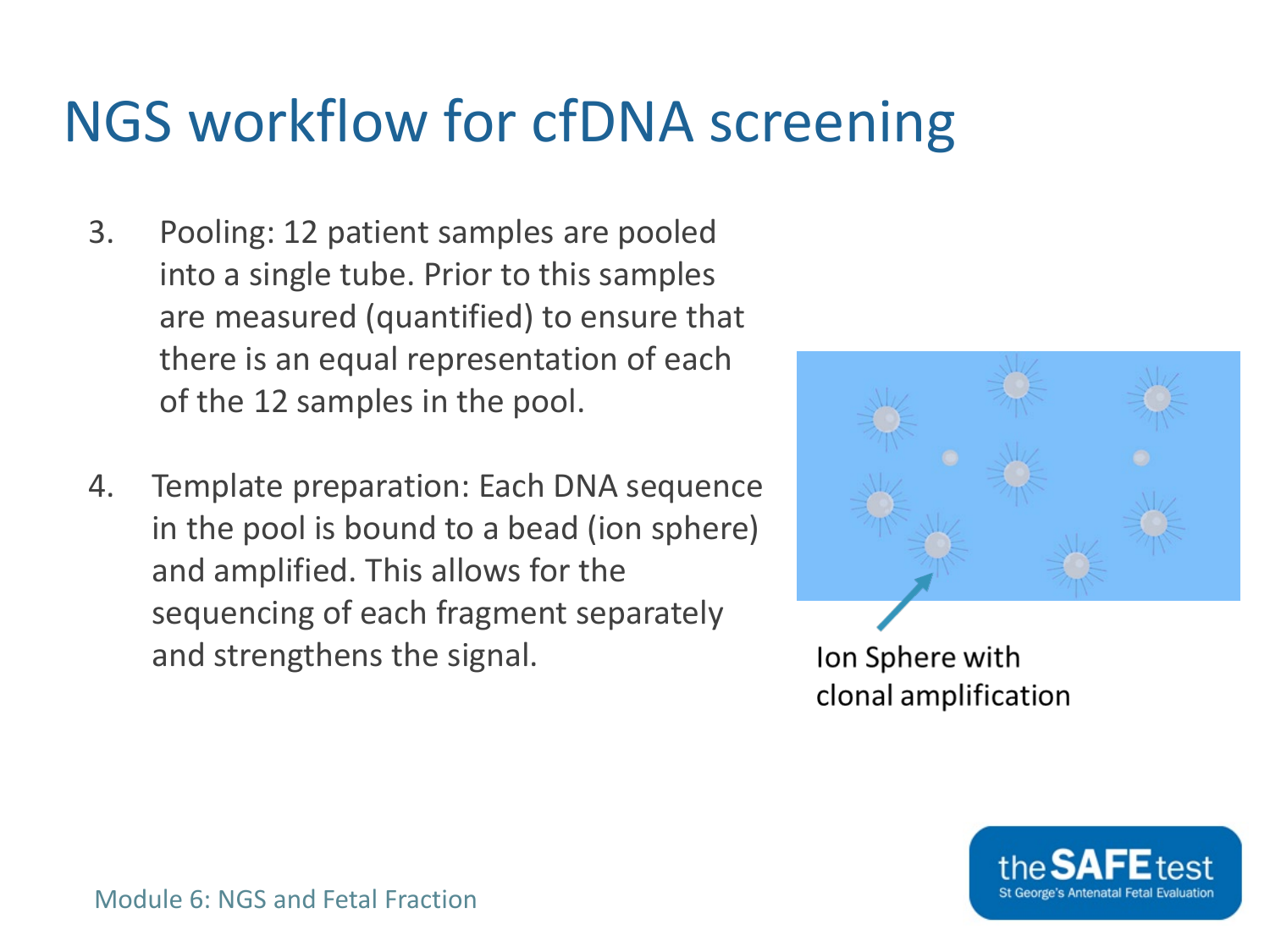#### NGS workflow for cfDNA screening

5. Sequencing: Ion spheres (one per well) are loaded onto the Sequencing chip. Each chip holds pooled DNA from 12 patients. The chip is sequentially washed with nucleotides. DNA fragments are incorporated (bound) if they are complementary.



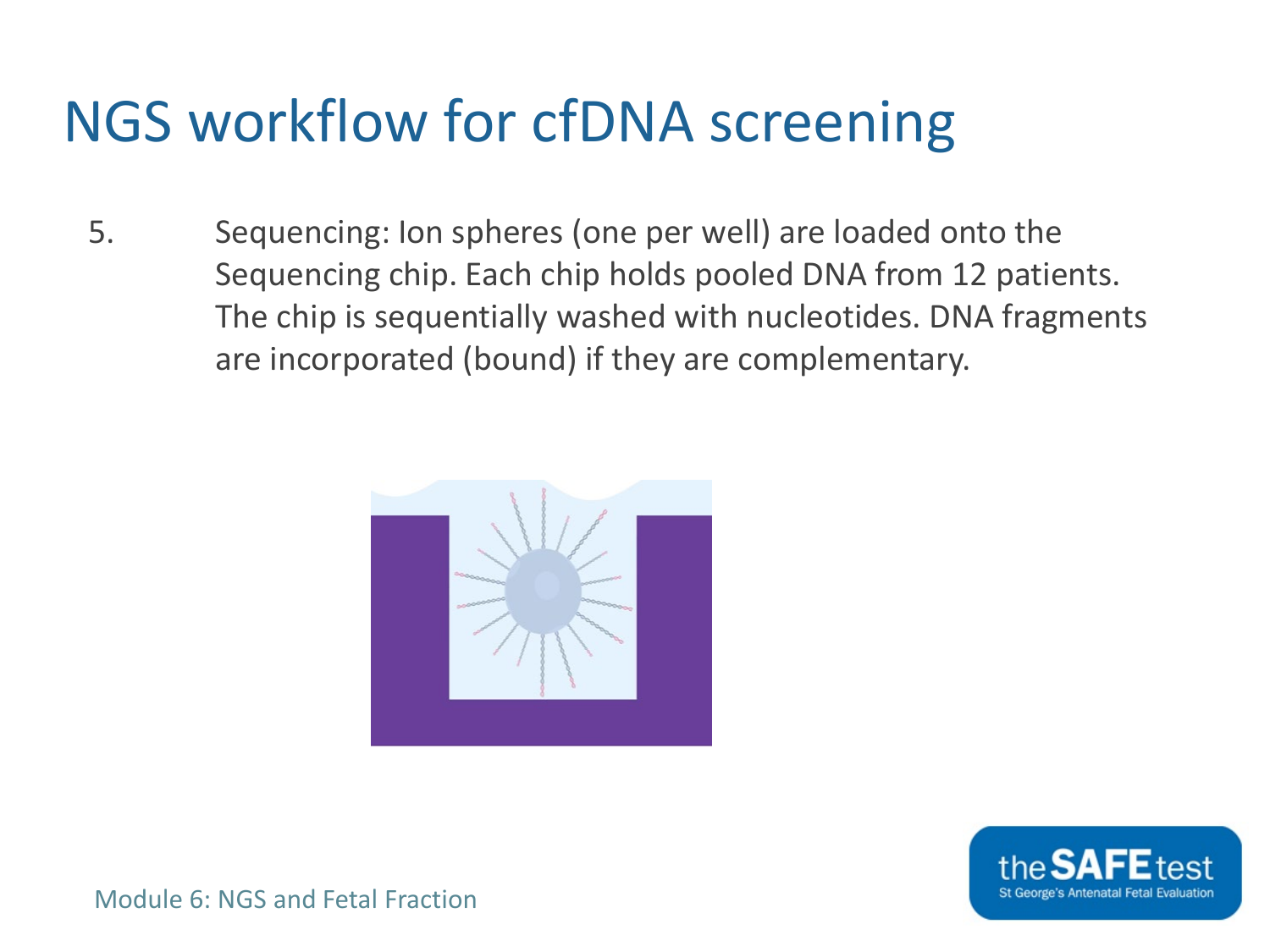#### Sequencing: Base calls



- As nucleotides (A, T, C and G) are incorporated (bound) a hydrogen ion (H<sup>+</sup>) is released.
- This changes the pH in the well measured by the sequencer.
- Multiple repetitive nucleotides (eg TAAG) will create a stronger signal for that particular base.
- The software assembles the signals and converts them to base calls.

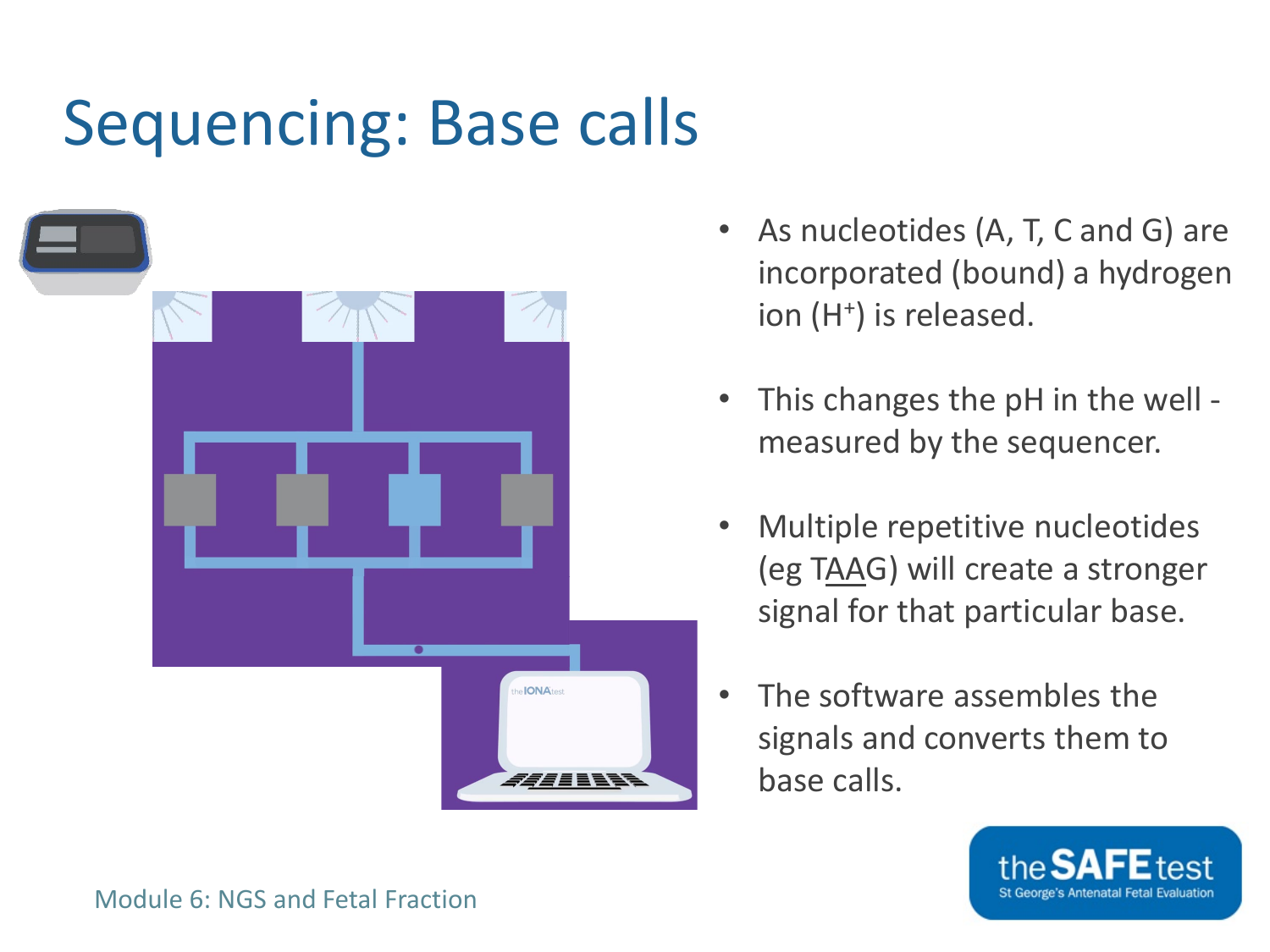## Analysis of sequencing data

The sequenced cfDNA fragments are aligned to a reference genome.



The fragments are then counted and an overall amount of DNA is assigned to each chromosome.

The amount of chromosome 13, 18 and 21 is then compared against the total

amount.

$$
\begin{array}{|c|c|c|}\n\hline\n\begin{array}{c}\n\big\langle\n\end{array}\big\langle\n\begin{array}{c}\n\big\langle\n\end{array}\big\rangle\n\end{array}\n\qquad\n\begin{array}{c}\n\hline\n\big\langle\n\end{array}\n\qquad\n\begin{array}{c}\n\hline\n\big\langle\n\end{array}\n\qquad\n\begin{array}{c}\n\hline\n\big\langle\n\end{array}\n\qquad\n\begin{array}{c}\n\hline\n\big\langle\n\end{array}\n\qquad\n\begin{array}{c}\n\hline\n\big\langle\n\end{array}\n\qquad\n\begin{array}{c}\n\hline\n\big\langle\n\end{array}\n\qquad\n\begin{array}{c}\n\hline\n\big\langle\n\end{array}\n\qquad\n\begin{array}{c}\n\hline\n\big\langle\n\end{array}\n\qquad\n\begin{array}{c}\n\hline\n\big\langle\n\end{array}\n\qquad\n\begin{array}{c}\n\hline\n\big\langle\n\end{array}\n\qquad\n\begin{array}{c}\n\hline\n\big\langle\n\end{array}\n\qquad\n\begin{array}{c}\n\hline\n\big\langle\n\end{array}\n\qquad\n\begin{array}{c}\n\hline\n\big\langle\n\end{array}\n\qquad\n\begin{array}{c}\n\hline\n\big\langle\n\end{array}\n\qquad\n\begin{array}{c}\n\hline\n\big\langle\n\end{array}\n\qquad\n\begin{array}{c}\n\hline\n\big\langle\n\end{array}\n\qquad\n\begin{array}{c}\n\hline\n\big\langle\n\end{array}\n\qquad\n\begin{array}{c}\n\hline\n\big\langle\n\end{array}\n\qquad\n\begin{array}{c}\n\hline\n\big\langle\n\end{array}\n\qquad\n\begin{array}{c}\n\hline\n\big\langle\n\end{array}\n\qquad\n\begin{array}{c}\n\hline\n\big\langle\n\end{array}\n\qquad\n\begin{array}{c}\n\hline\n\big\langle\n\end{array}\n\qquad\n\begin{array}{c}\n\hline\n\big\langle\n\end{array}\n\qquad\n\begin{array}{c}\n\hline\n\big\langle\n\end{array}\n\qquad\n\begin{array}{c}\n\hline\n\big\langle\n\end{array}\n\qquad\n\begin{array}{c}\n\hline\n\
$$

$$
\frac{10! \times 21 \text{ or } 18 \text{ or } 13}{\text{tal amount of DNA}} = ?
$$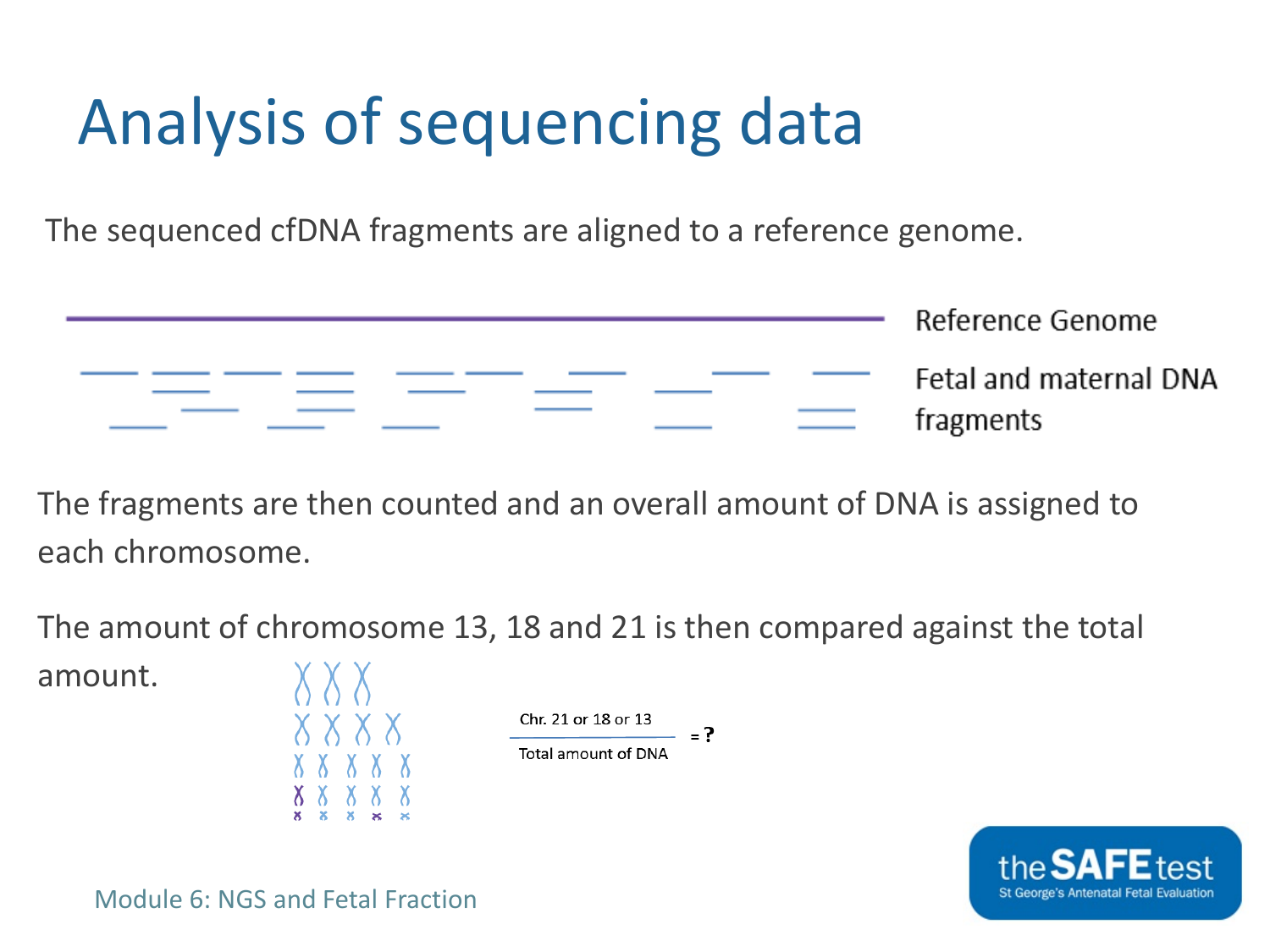## Analysis & mapping distribution

The likelihood that a particular sample is from an affected pregnancy is assessed by looking at the sequence quality, count density, controls and fetal fraction. This is all performed and analysed using advanced computer technologies to report on:

- How well the chip was loaded
- If there is enough DNA in the wells
- How many wells have good quality data



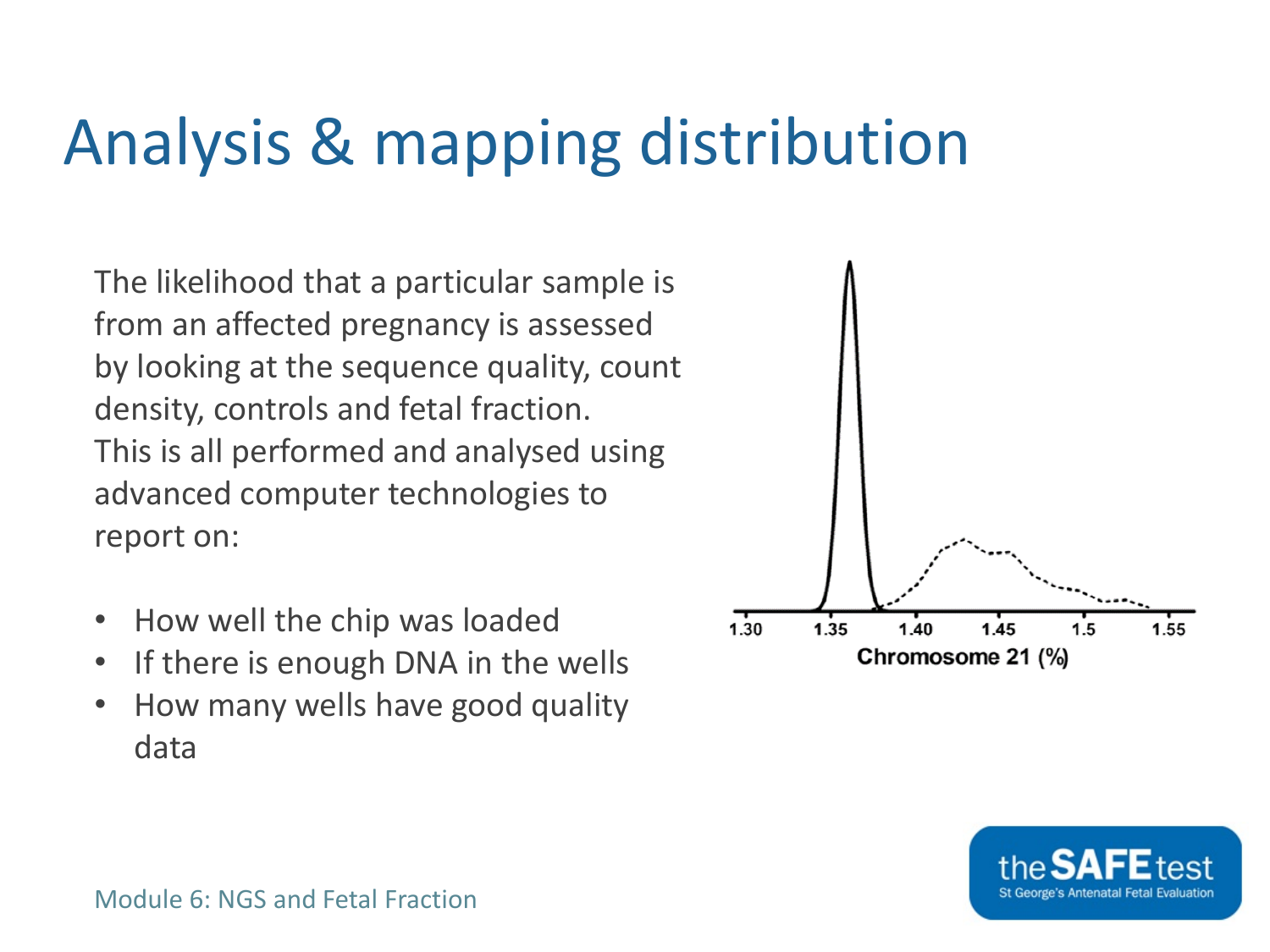#### Fetal Fraction

- cfDNA in maternal plasma is a mixture of maternal and placental cfDNA. The proportion of cfDNA from the placenta is known as 'fetal fraction'.
- All NIPT tests are affected by the fetal fraction of cfDNA. Most, but not all, cfDNA screening tests measures fetal fraction in analysis.



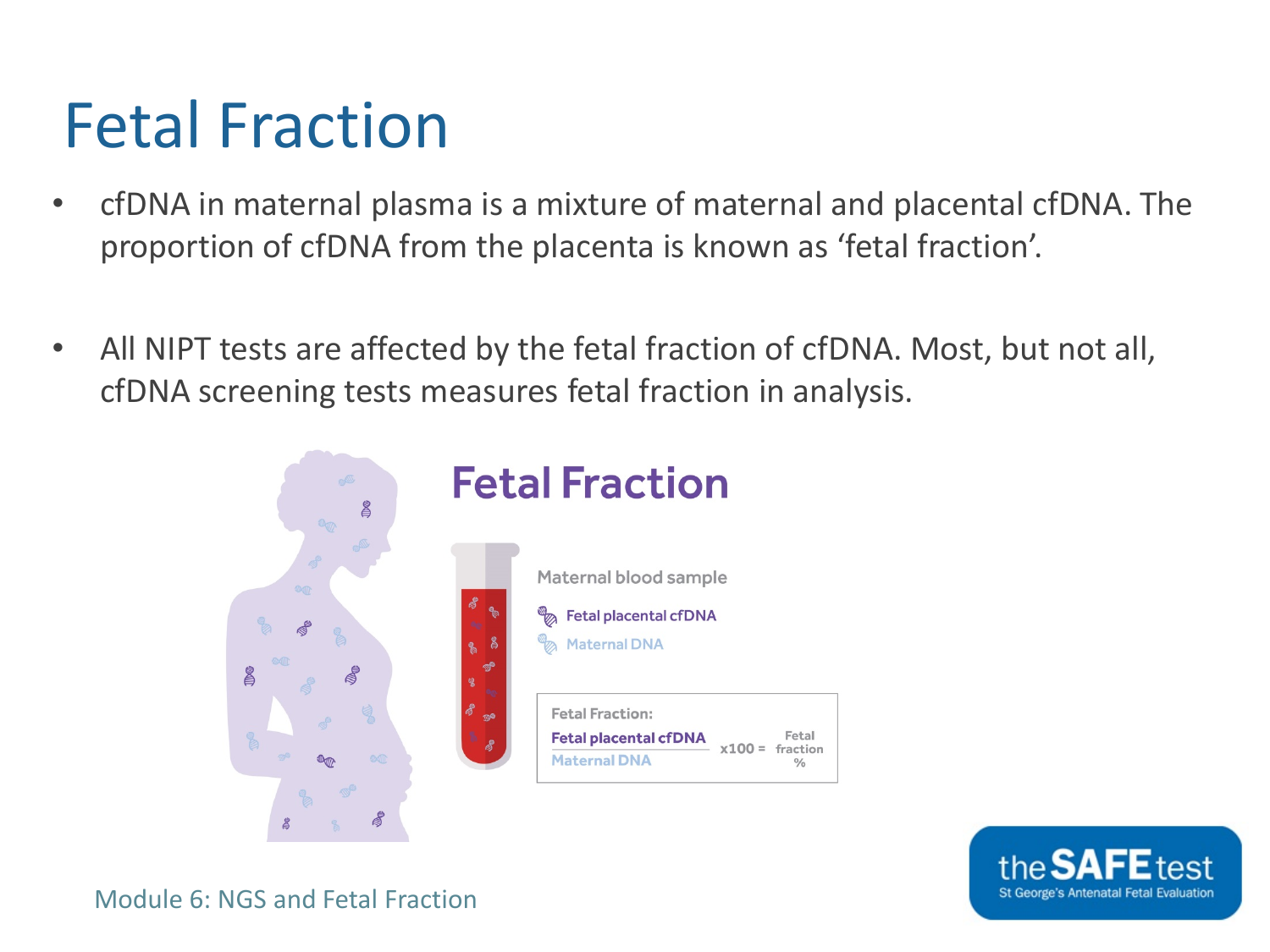## cfDNA screening tests and measuring fetal fraction

- One study involved analysis of non-pregnant blood samples. Laboratories that did not measure fetal fraction reported a 'female infant – no aneuploidy' because the test analysed only maternal cfDNA and presumed fetal cfDNA present.
- If a mother has a "low fetal fraction" it can impact the ability to generate a result on the sample.
- Studies have shown that pregnant women with a large BMI, earlier in pregnancy and some other factors too, can have a low fetal fraction.



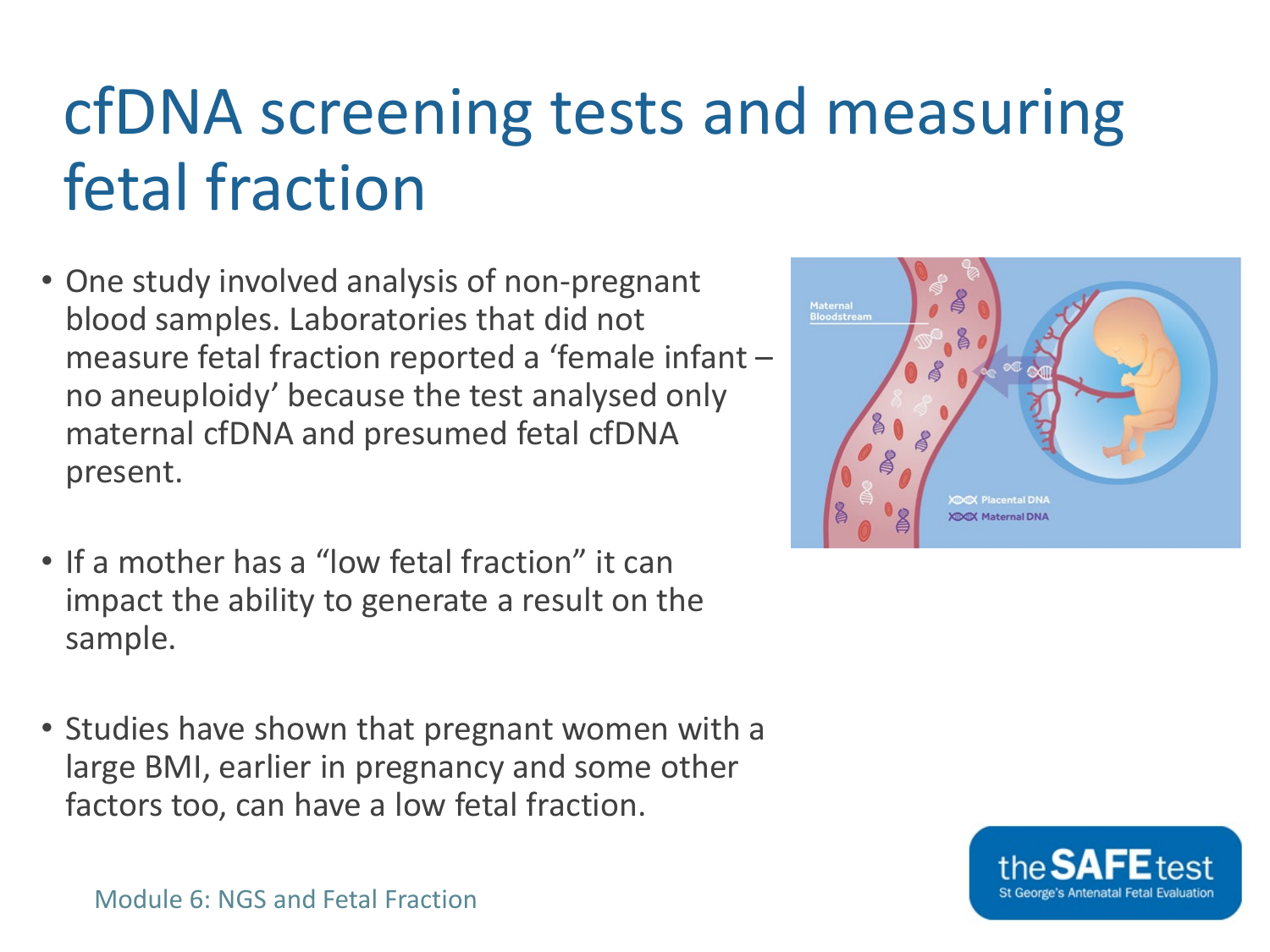## Dynamic fetal fraction Sample/run validity



The fetal fraction estimation and QC check is the final step in the analysis process

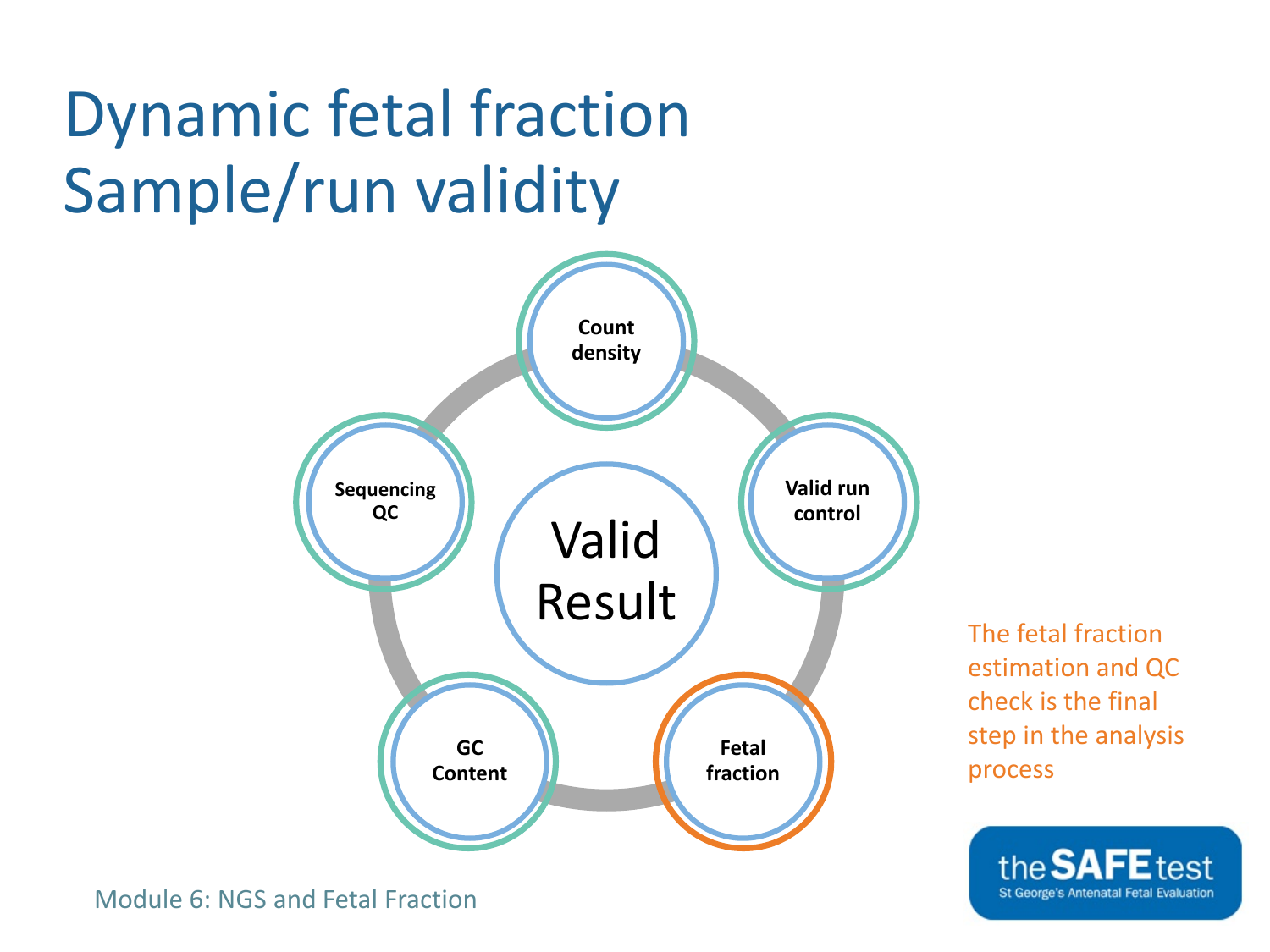# Fetal Fraction in the SAFE test

- The FF estimate needs to be applied with consideration for (i) other available data and (ii) the technology used
- The SAFE test firstly, uses a hard cut-off of 2%



• Accounts for <0.5% of the sample population